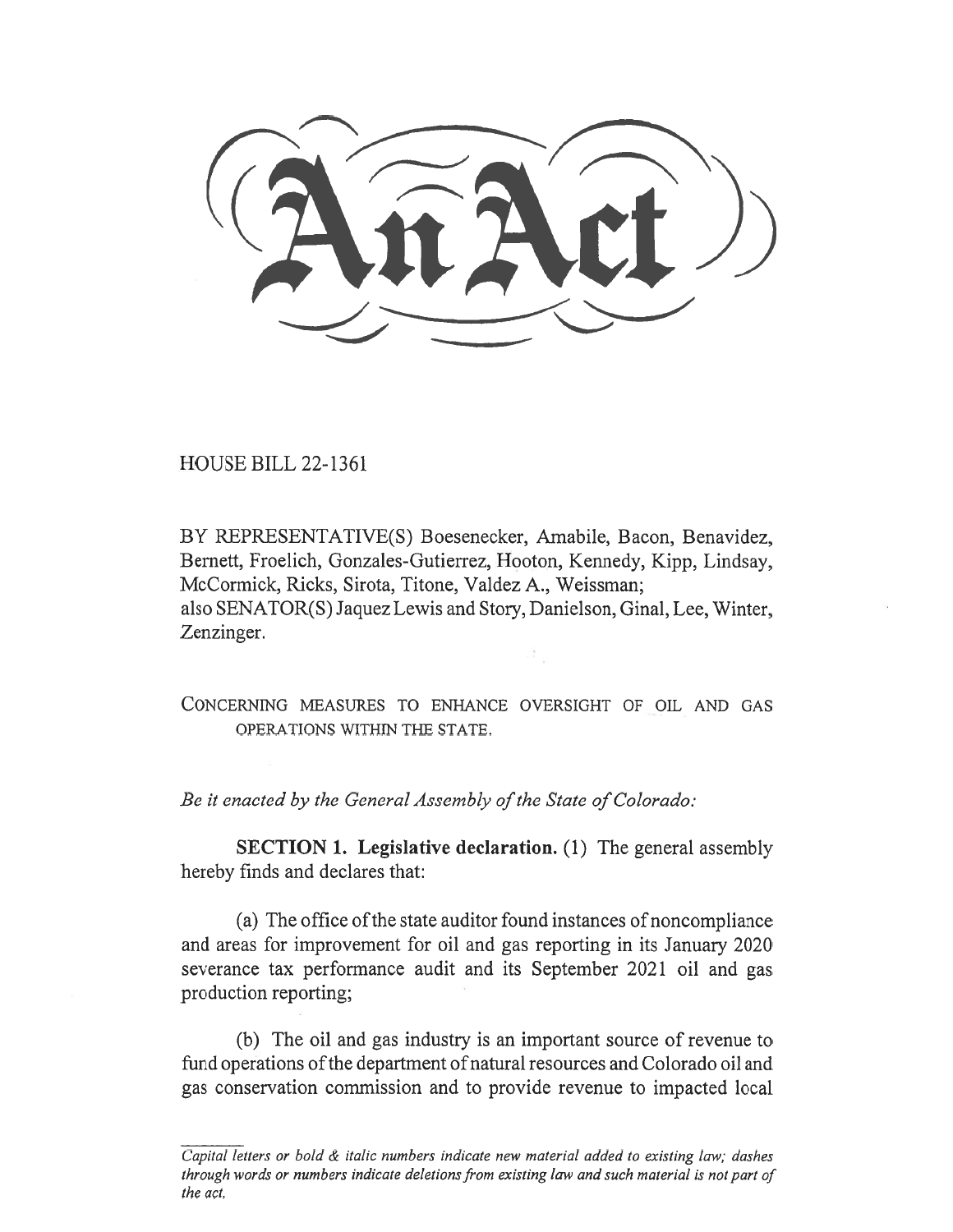governments;

(c) The state and its citizens have a strong interest in ensuring that the information provided through oil and gas reporting is accurate and provided in a timely manner; and

(d) A performance audit of oil and gas reporting will identify opportunities to improve interagency communication, leading to increased transparency and public confidence in the reporting process.

(2) The general assembly declares that the purpose of this act is to ensure proper reporting related to oil and gas extraction through a performance audit conducted by the state auditor.

SECTION 2. In Colorado Revised Statutes, add 2-3-128 as follows:

2-3-128. Oil and gas - performance audit - report - definitions - repeal. (1) AS USED IN THIS SECTION, UNLESS THE CONTEXT OTHERWISE REQUIRES:

(a) "COMMISSION" MEANS THE OIL AND GAS CONSERVATION COMMISSION CREATED IN SECTION 34-60-104.3 (1).

(b) "DEPARTMENT" MEANS THE DEPARTMENT OF REVENUE.

(c) "DIVISION" MEANS THE DIVISION OF ADMINISTRATION IN THE DEPARTMENT OF PUBLIC HEALTH AND ENVIRONMENT.

(d) "OPERATOR" HAS THE MEANING SET FORTH IN SECTION 34-60-103 (6.8).

(e) "RANDOM SAMPLE" MEANS THE GROUP OF OPERATORS THAT ARE RANDOMLY SELECTED BY THE STATE AUDITOR PURSUANT TO SUBSECTION  $(2)(a)$  OF THIS SECTION.

(2) No LATER THAN FEBRUARY 1, 2025, THE STATE AUDITOR SHALL:

(a) SELECT A RANDOM SAMPLE OF OPERATORS IN THE STATE FOR WHICH THE SAMPLE SIZE MUST BE REPRESENTATIVE OF THE TOTAL

## PAGE 2-HOUSE BILL 22-1361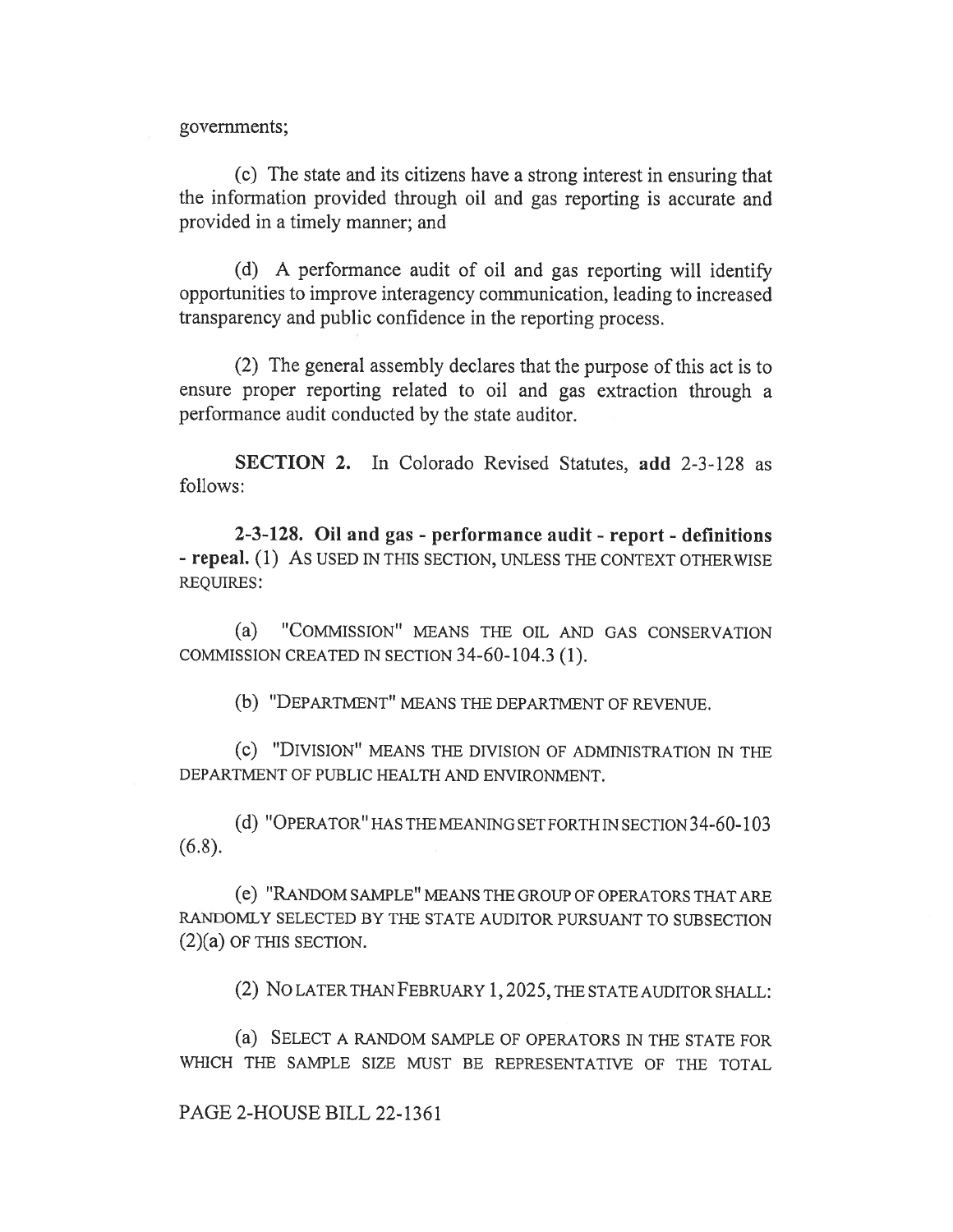POPULATION OF OPERATORS IN THE STATE IN THE 2023 CALENDAR YEAR: AND

(b) PROVIDE THE LIST OF OPERATORS SELECTED PURSUANT TO SUBSECTION (2)(a) OF THIS SECTION TO THE COMMISSION, THE DEPARTMENT, AND THE DIVISION.

(3) No LATER THAN MAY 1, 2025, THE STATE AUDITOR SHALL COMMENCE CONDUCTING OR CAUSE TO BE CONDUCTED A PERFORMANCE AUDIT BASED ON THE REPORTS SUBMITTED BY THE COMMISSION UNDER SECTION 34-60-106 (21), BY THE EXECUTIVE DIRECTOR OF THE DEPARTMENT UNDER SECTION 39-29-112 (8), AND BY THE DIVISION UNDER SECTION 25-7-132 (2). ON OR BEFORE MARCH 1, 2026, THE STATE AUDITOR SHALL PREPARE A REPORT AND RECOMMENDATIONS BASED ON THE AUDIT THAT MUST:

(a) FOR THE RANDOM SAMPLE:

(I) COMPARE THE MONTHLY PRODUCTION REPORTS AND QUARTERLY CONSERVATION LEVIES SUBMITTED BY THE COMMISSION PURSUANT TO SECTION 34-60-106 (21)(b)(I), AS APPLICABLE, WITH THE SEVERANCE TAX MONTHLY WITHHOLDING STATEMENTS AND ANNUAL SEVERANCE TAX REPORTS SUBMITTED BY THE DEPARTMENT PURSUANT TO SECTION 39-29-112  $(8)(b)(I)$ , AS APPLICABLE;

(II) COMPARE THE EMISSIONS DATA SUBMITTED BY THE COMMISSION PURSUANT TO SECTION 34-60-106 (21)(b)(I) WITH THE OIL AND NATURAL GAS EMISSIONS INVENTORY REPORTS SUBMITTED BY THE DIVISION PURSUANT TO SECTION 25-7-132 (2); AND

(III) IDENTIFY ANY GAPS OR INCONSISTENCIES IN THE PAYMENTS AND REPORTING DESCRIBED UNDER SUBSECTIONS  $(3)(a)(I)$  AND  $(3)(a)(II)$  OF THIS SECTION.

(b) FOR THE RANDOM SAMPLE AND THE TOTAL POPULATION OF OPERATORS IN THE STATE:

(I) DESCRIBE THE TOTAL AMOUNT OF MISSING, INCOMPLETE, OR INCORRECT REPORTS DUE OR SUBMITTED FOR THE 2023 CALENDAR YEAR, AS IDENTIFIED BY THE COMMISSION PURSUANT TO SECTION 34-60-106

## PAGE 3-HOUSE BILL 22-1361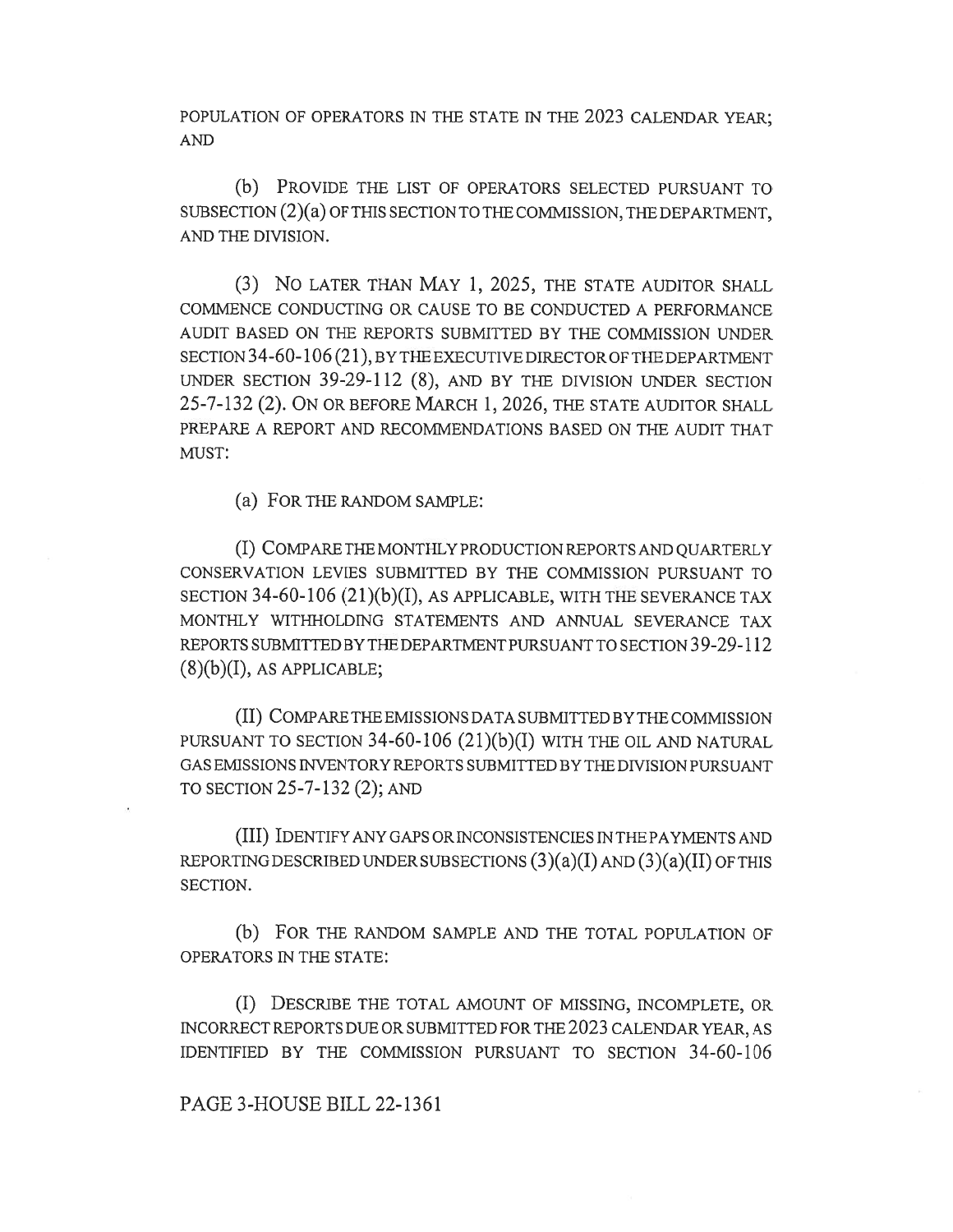(21)(b)(II) AND THE DEPARTMENT PURSUANT TO SECTION 39-29-112  $(8)(b)(II)$ ; AND

(II) DESCRIBE THE TOTAL AMOUNT OF PENALTIES ASSESSED FOR CALENDAR YEAR 2023, AS IDENTIFIED BY THE COMMISSION PURSUANT TO SECTION 34-60-106 (21)(b)(IV) AND THE DEPARTMENT PURSUANT TO SECTION 39-29-112 (8)(b)(III), WITH THE DATA BROKEN DOWN BY:

(A) TYPE OF VIOLATION;

(B) PENALTY AMOUNT ASSESSED AGAINST A PERSON FOR THE VIOLATION; AND

(C) STATE AGENCY THAT ASSESSED THE VIOLATION.

(4) No LATER THAN MARCH 1, 2026, THE STATE AUDITOR SHALL PRESENT THE REPORT AND RECOMMENDATIONS DESCRIBED IN SUBSECTION (3) OF THIS SECTION TO THE COMMITTEE.

(5) THIS SECTION IS REPEALED, EFFECTIVE JULY 1, 2026.

SECTION 3. In Colorado Revised Statutes, amend 25-7-132 as follows:

25-7-132. Emission data - public availability - submission of 2023 reports to state auditor - definitions - repeal. (1) Notwithstanding any other provisions of this  $\pi$ -tick ARTICLE 7 or any other law to the contrary, all emission data received or obtained by the commission or the division shall be available to the public to the extent required by the federal act.

(2) (a) AS USED IN THIS SUBSECTION (2), UNLESS THE CONTEXT OTHERWISE REQUIRES:

(I) "OPERATOR" HAS THE MEANING SET FORTH IN SECTION 34-60-103 (6.8).

(II) "RANDOM SAMPLE" HAS THE MEANING SET FORTH IN SECTION  $2 - 3 - 128$  (1)(e).

## PAGE 4-HOUSE BILL 22-1361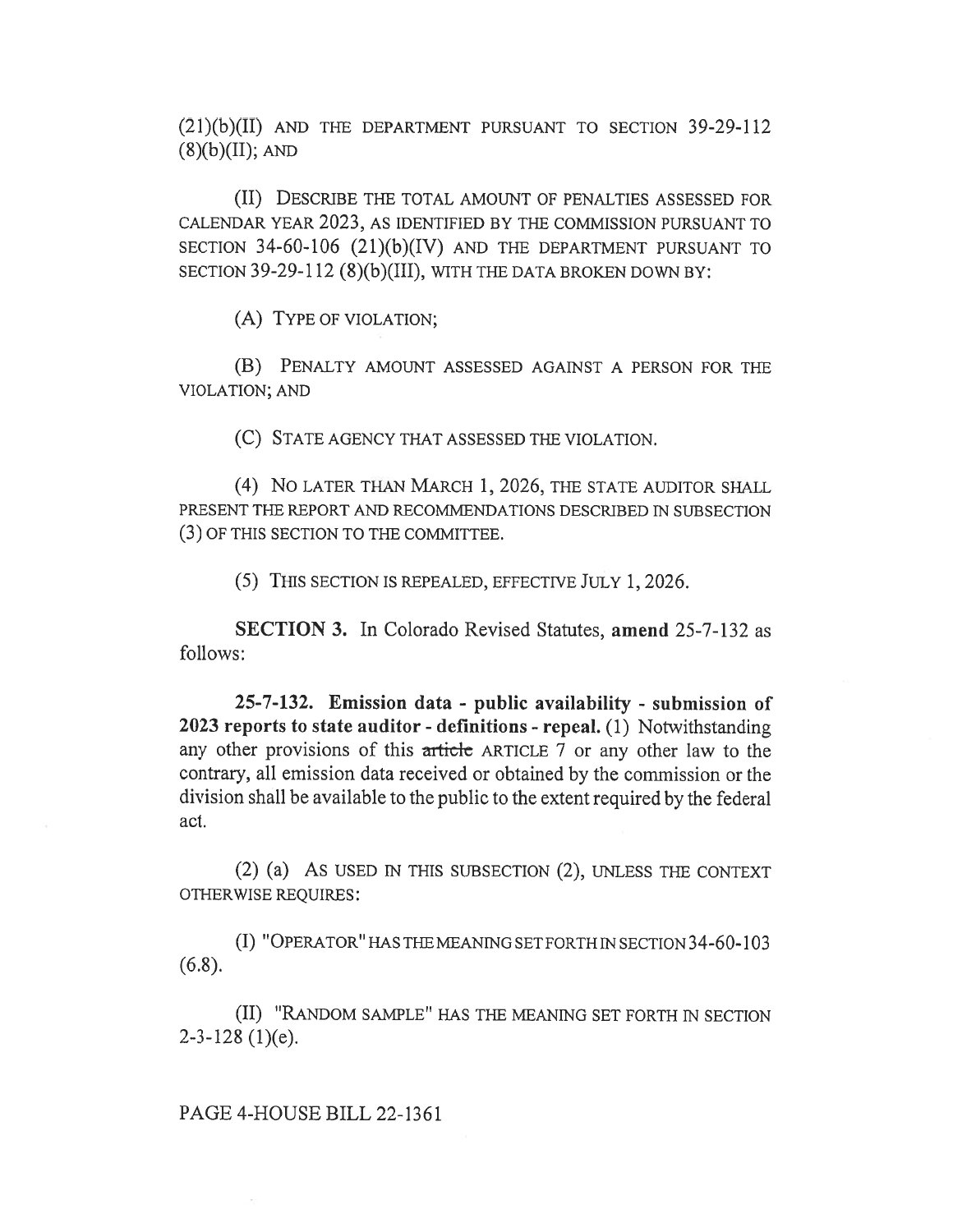(b) ON OR BEFORE APRIL 15, 2025, THE DIVISION SHALL SUBMIT TO THE STATE AUDITOR THE OIL AND NATURAL GAS EMISSIONS INVENTORY REPORTS, AS REQUIRED TO BE SUBMITTED BY RULE OF THE COMMISSION, FILED FOR CALENDAR YEAR 2023 BY THE OPERATORS INCLUDED IN THE RANDOM SAMPLE.

(c) THIS SUBSECTION (2) IS REPEALED, EFFECTIVE JULY 1, 2026.

SECTION 4. In Colorado Revised Statutes, 34-60-106, add (21) as follows:

34-60-106. Additional powers of commission - rules - definitions - repeal. (21) (a) AS USED IN THIS SUBSECTION (21), UNLESS THE CONTEXT OTHERWISE REQUIRES:

(I) "OIL AND GAS REPORTS" MEANS THE TYPES OF REPORTS DESCRIBED IN SUBSECTION (21)(b)(I) OF THIS SECTION.

(II) "RANDOM SAMPLE" HAS THE MEANING SET FORTH IN SECTION 2-3-128 (1)(e).

(b) ON OR BEFORE APRIL 15, 2025, THE COMMISSION SHALL SUBMIT A REPORT TO THE STATE AUDITOR THAT INCLUDES:

(I) THE FOLLOWING REPORTS FILED FOR THE 2023 CALENDAR YEAR BY THE OPERATORS INCLUDED IN THE RANDOM SAMPLE:

(A) MONTHLY PRODUCTION REPORTS;

(B) QUARTERLY CONSERVATION LEVIES;

(C) MECHANICAL INTEGRITY TESTS; AND

(D) ANY REPORTING OF EMISSIONS DATA, INCLUDING OIL AND GAS LOCATION ASSESSMENTS AND CUMULATIVE IMPACT DATA IDENTIFICATIONS;

(II) FOR THE RANDOM SAMPLE AND THE TOTAL POPULATION OF OPERATORS IN THE STATE, A DESCRIPTION OF ANY MISSING OIL AND GAS REPORTS DUE FOR THE 2023 CALENDAR YEAR OR INCOMPLETE OR INCORRECT OIL AND GAS REPORTS THAT WERE ACCEPTED FOR THE 2023 CALENDAR YEAR

PAGE 5-HOUSE BILL 22-1361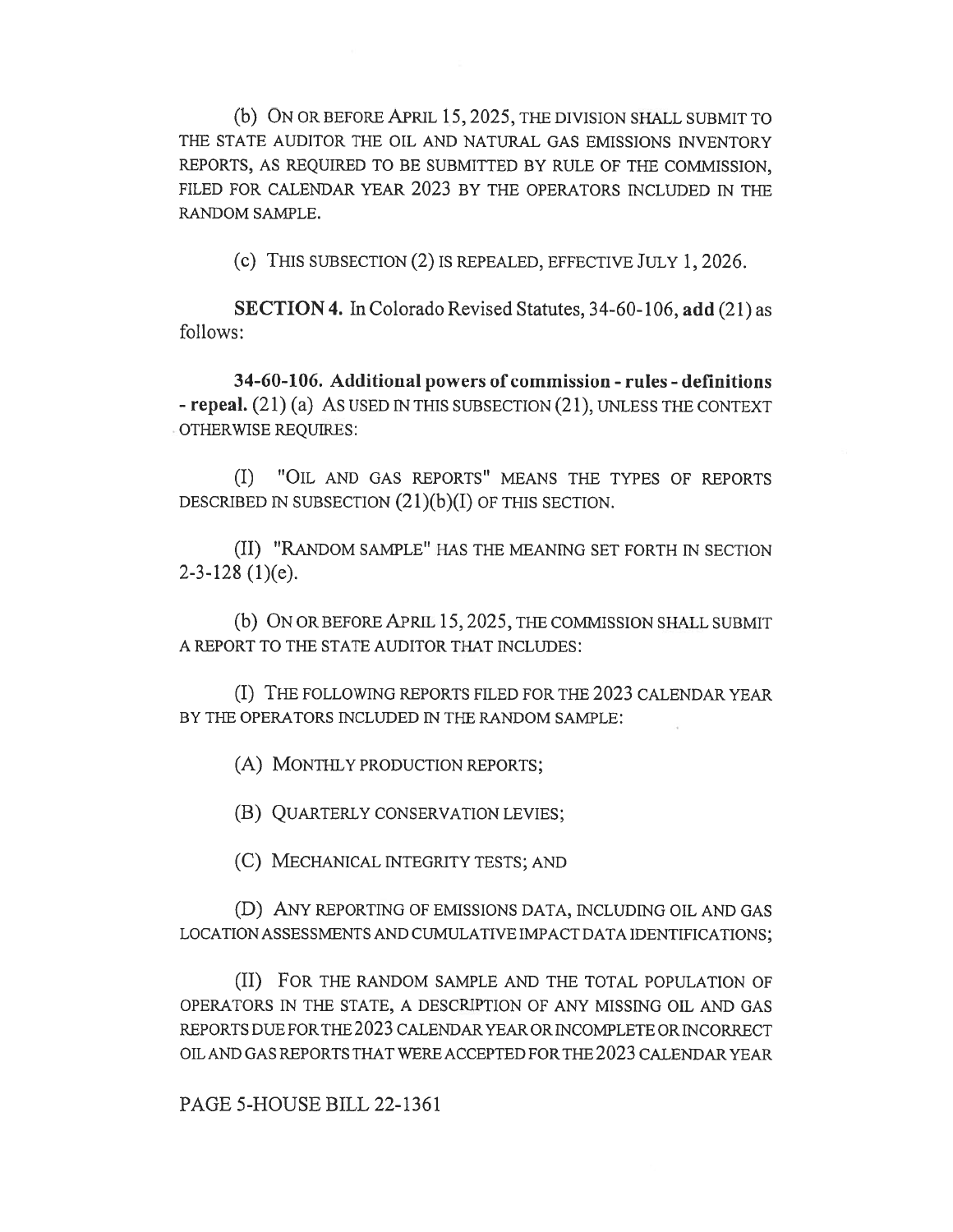WITHOUT A REQUEST FOR COMPLETION OR CORRECTION;

(III) FOR THE RANDOM SAMPLE AND THE TOTAL POPULATION OF OPERATORS IN THE STATE, A COPY OF ANY NOTICES GIVEN BY THE COMMISSION TO AN OPERATOR PURSUANT TO SECTION 34-60-121(4) FOR THE 2023 CALENDAR YEAR; AND

(IV) FOR THE RANDOM SAMPLE AND THE TOTAL POPULATION OF OPERATORS IN THE STATE, A DESCRIPTION OF ANY PENALTIES ASSESSED FOR THE 2023 CALENDAR YEAR, WITH THE DATA BROKEN DOWN BY:

(A) TYPE OF VIOLATION; AND

(B) PENALTY AMOUNT ASSESSED AGAINST A PERSON FOR THE VIOLATION.

(c) THE COMMISSION SHALL PUBLISH THE REPORT SUBMITTED TO THE STATE AUDITOR PURSUANT TO SUBSECTION (21)(b) OF THIS SECTION ON ITS WEBSITE.

(d) THE COMMISSION SHALL PROVIDE ANY ADDITIONAL INFORMATION THAT THE STATE AUDITOR REQUESTS PURSUANT TO SECTION 2-3-128.

(e) THIS SUBSECTION (21) IS REPEALED, EFFECTIVE JULY 1, 2026.

SECTION 5. In Colorado Revised Statutes, 39-29-112, add (8) as follows:

39-29-112. Procedures and reports - definitions - repeal. (8) (a) AS USED IN THIS SUBSECTION (8), UNLESS THE CONTEXT OTHERWISE REQUIRES:

(I) "OPERATOR" HAS THE MEANING SET FORTH IN SECTION 34-60-103 (6.8).

(II) "RANDOM SAMPLE" HAS THE MEANING SET FORTH IN SECTION  $2 - 3 - 128$  (1)(e).

(b) ON OR BEFORE APRIL 15, 2025, THE EXECUTIVE DIRECTOR SHALL SUBMIT A REPORT TO THE STATE AUDITOR THAT INCLUDES:

PAGE 6-HOUSE BILL 22-1361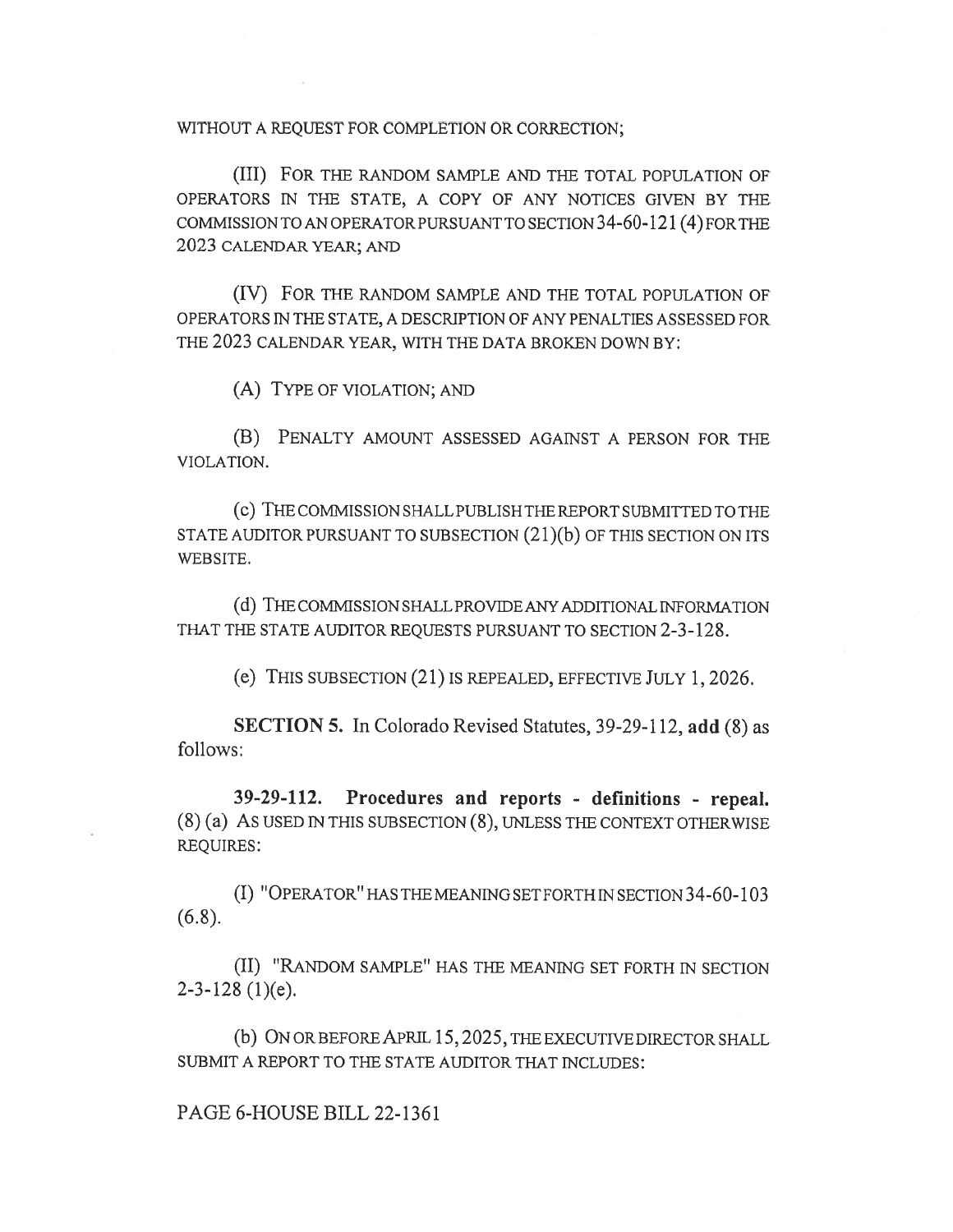(I) THE SEVERANCE TAX MONTHLY WITHHOLDING STATEMENTS AND ANNUAL SEVERANCE TAX REPORTS FILED FOR THE 2023 CALENDAR YEAR BY THE OPERATORS INCLUDED IN THE RANDOM SAMPLE;

(II) FOR THE RANDOM SAMPLE AND THE TOTAL POPULATION OF OPERATORS IN THE STATE, A DESCRIPTION OF ANY MISSING SEVERANCE TAX MONTHLY WITHHOLDING STATEMENTS AND ANNUAL SEVERANCE TAX REPORTS DUE FOR THE 2023 CALENDAR YEAR OR INCOMPLETE OR INCORRECT SEVERANCE TAX MONTHLY WITHHOLDING STATEMENTS AND ANNUAL SEVERANCE TAX REPORTS THAT WERE ACCEPTED FOR THE 2023 CALENDAR YEAR WITHOUT A REQUEST FOR COMPLETION OR CORRECTION; AND

(III) FOR THE RANDOM SAMPLE AND THE TOTAL POPULATION OF OPERATORS IN THE STATE, A DESCRIPTION OF ANY PENALTIES ASSESSED FOR THE 2023 CALENDAR YEAR FOR MISSING, INCOMPLETE, OR INCORRECT SEVERANCE TAX MONTHLY WITHHOLDING STATEMENTS AND ANNUAL SEVERANCE TAX REPORTS, WITH THE DATA BROKEN DOWN BY:

(A) TYPE OF VIOLATION; AND

(B) PENALTY AMOUNT ASSESSED AGAINST A PERSON FOR THE VIOLATION.

(c) THE EXECUTIVE DIRECTOR SHALL PUBLISH THE REPORT SUBMITTED TO THE STATE AUDITOR PURSUANT TO SUBSECTION (8)(b) OF THIS SECTION ON THE DEPARTMENT OF REVENUE'S WEBSITE.

(d) THE EXECUTIVE DIRECTOR SHALL PROVIDE THE STATE AUDITOR WITH ANY ADDITIONAL INFORMATION THAT THE STATE AUDITOR REQUESTS UNDER SECTION 2-3-128.

(e) THIS SUBSECTION (8) IS REPEALED, EFFECTIVE JULY 1, 2026.

SECTION 6. In Colorado Revised Statutes, 39-21-113, add (32) as follows:

39-21-113. Reports and returns - rule. (32) NOTWITHSTANDING THE CONFIDENTIALITY REQUIREMENTS IN THIS SECTION, THE EXECUTIVE DIRECTOR SHALL PROVIDE THE STATE AUDITOR WITH THE INFORMATION DESCRIBED IN SECTION 39-29-112 (8)(b).

PAGE 7-HOUSE BILL 22-1361